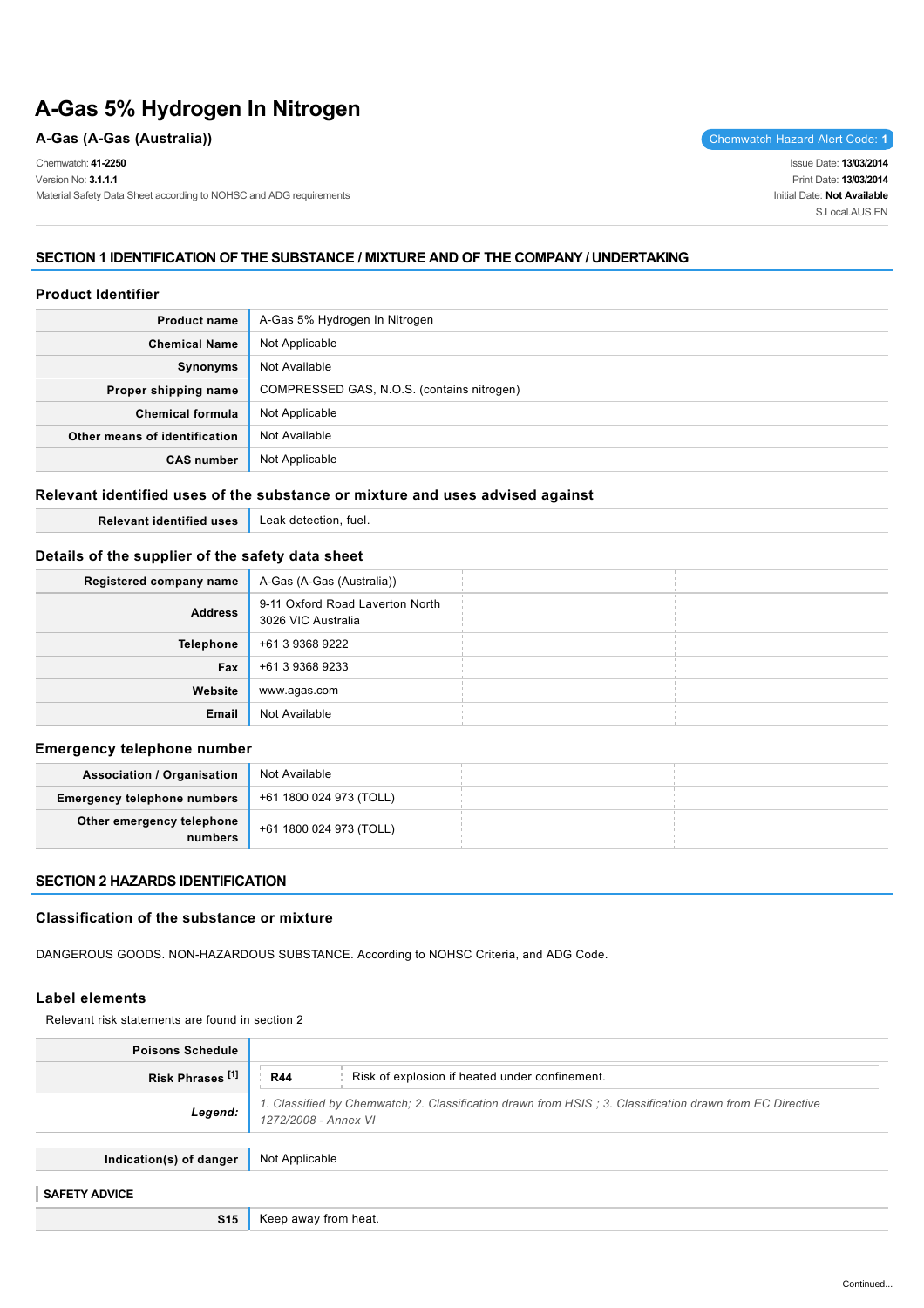**S56** Dispose of this material and its container at hazardous or special waste collection point.

### **Other hazards**

|  | Inhalation may produce health damage*.               |  |
|--|------------------------------------------------------|--|
|  | Vapours potentially cause drowsiness and dizziness*. |  |

# **SECTION 3 COMPOSITION / INFORMATION ON INGREDIENTS**

### **Substances**

See section below for composition of Mixtures

### **Mixtures**

| <b>CAS No</b> | %[weight] | <b>Name</b> |
|---------------|-----------|-------------|
| 7727-37-9.    | >94       | nitrogen    |
| 1333-74-0     | <6        | hydroger    |

### **SECTION 4 FIRST AID MEASURES**

# **Description of first aid measures**

| <b>Eye Contact</b>  | If product comes in contact with eyes remove the patient from gas source or contaminated area.<br>► Take the patient to the nearest eye wash, shower or other source of clean water.<br>$\triangleright$ Open the eyelid(s) wide to allow the material to evaporate.<br>▶ Gently rinse the affected eye(s) with clean, cool water for at least 15 minutes. Have the patient lie or sit down<br>and tilt the head back. Hold the eyelid(s) open and pour water slowly over the eyeball(s) at the inner corners,<br>letting the water run out of the outer corners.<br>• The patient may be in great pain and wish to keep the eyes closed. It is important that the material is rinsed<br>from the eyes to prevent further damage.<br>Ensure that the patient looks up, and side to side as the eye is rinsed in order to better reach all parts of the<br>eye(s)<br>Transport to hospital or doctor.<br>Even when no pain persists and vision is good, a doctor should examine the eye as delayed damage may<br>occur.<br>If the patient cannot tolerate light, protect the eyes with a clean, loosely tied bandage.<br>Ensure verbal communication and physical contact with the patient.<br><b>DO NOT</b> allow the patient to rub the eyes<br><b>DO NOT</b> allow the patient to tightly shut the eyes<br><b>DO NOT</b> introduce oil or ointment into the eye(s) without medical advice<br>DO NOT use hot or tepid water. |
|---------------------|-------------------------------------------------------------------------------------------------------------------------------------------------------------------------------------------------------------------------------------------------------------------------------------------------------------------------------------------------------------------------------------------------------------------------------------------------------------------------------------------------------------------------------------------------------------------------------------------------------------------------------------------------------------------------------------------------------------------------------------------------------------------------------------------------------------------------------------------------------------------------------------------------------------------------------------------------------------------------------------------------------------------------------------------------------------------------------------------------------------------------------------------------------------------------------------------------------------------------------------------------------------------------------------------------------------------------------------------------------------------------------------------------------------------------------|
| <b>Skin Contact</b> | If skin or hair contact occurs:<br>Flush skin and hair with running water (and soap if available).<br>▶ Seek medical attention in event of irritation.                                                                                                                                                                                                                                                                                                                                                                                                                                                                                                                                                                                                                                                                                                                                                                                                                                                                                                                                                                                                                                                                                                                                                                                                                                                                        |
| Inhalation          | ▶ Following exposure to gas, remove the patient from the gas source or contaminated area.<br>▶ NOTE: Personal Protective Equipment (PPE), including positive pressure self-contained breathing apparatus<br>may be required to assure the safety of the rescuer.<br>Prostheses such as false teeth, which may block the airway, should be removed, where possible, prior to<br>initiating first aid procedures.<br>If the patient is not breathing spontaneously, administer rescue breathing.<br>If the patient does not have a pulse, administer CPR.<br>If medical oxygen and appropriately trained personnel are available, administer 100% oxygen.<br>Summon an emergency ambulance. If an ambulance is not available, contact a physician, hospital, or Poison<br>Control Centre for further instruction.<br>► Keep the patient warm, comfortable and at rest while awaiting medical care.<br><b>MONITOR THE BREATHING AND PULSE, CONTINUOUSLY.</b><br>Administer rescue breathing (preferably with a demand-valve resuscitator, bag-valve mask-device, or pocket<br>mask as trained) or CPR if necessary.                                                                                                                                                                                                                                                                                                              |
| Ingestion           | Not considered a normal route of entry.                                                                                                                                                                                                                                                                                                                                                                                                                                                                                                                                                                                                                                                                                                                                                                                                                                                                                                                                                                                                                                                                                                                                                                                                                                                                                                                                                                                       |

# **Indication of any immediate medical attention and special treatment needed**

| Indication of any immediate medical attention and special treatment needed |                                                         |  |
|----------------------------------------------------------------------------|---------------------------------------------------------|--|
|                                                                            | for gas exposures:                                      |  |
|                                                                            | <b>BASIC TREATMENT</b>                                  |  |
|                                                                            | Establish a patent airway with suction where necessary. |  |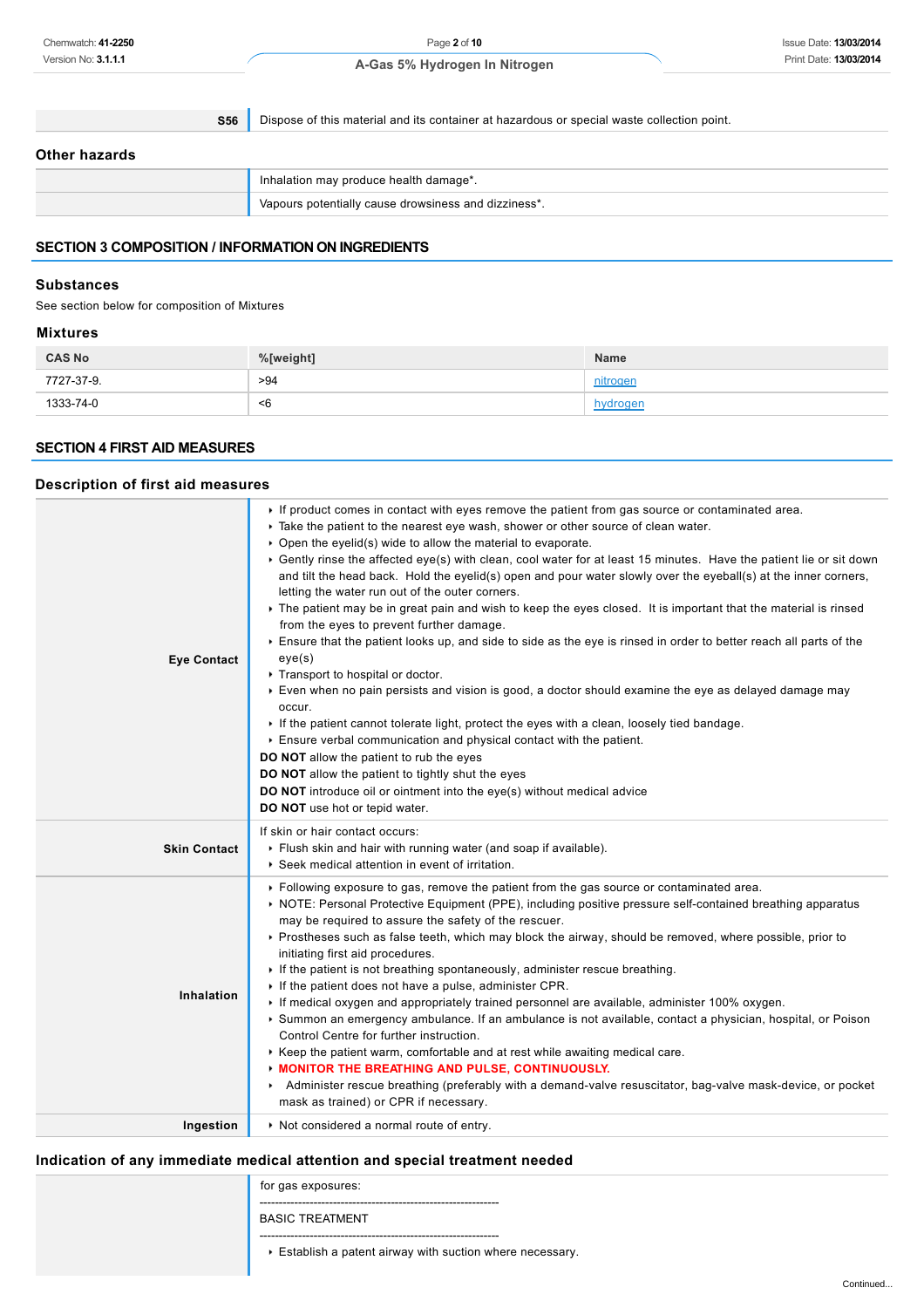- Watch for signs of respiratory insufficiency and assist ventilation as necessary.
- Administer oxygen by non-rebreather mask at 10 to 15 l/min.
- Monitor and treat, where necessary, for pulmonary oedema .
- Monitor and treat, where necessary, for shock.
- Anticipate seizures.
- --------------------------------------------------------------

--------------------------------------------------------------

ADVANCED TREATMENT

- Consider orotracheal or nasotracheal intubation for airway control in unconscious patient or where respiratory arrest has occurred.
- Positive-pressure ventilation using a bag-valve mask might be of use.
- $\blacktriangleright$  Monitor and treat, where necessary, for arrhythmias.
- Start an IV D5W TKO. If signs of hypovolaemia are present use lactated Ringers solution. Fluid overload might create complications.
- Drug therapy should be considered for pulmonary oedema.
- Hypotension with signs of hypovolaemia requires the cautious administration of fluids. Fluid overload might create complications.
- **F** Treat seizures with diazepam.
- Proparacaine hydrochloride should be used to assist eye irrigation.
- *BRONSTEIN, A.C. and CURRANCE, P.L.*

*EMERGENCY CARE FOR HAZARDOUS MATERIALS EXPOSURE: 2nd Ed. 1994*

### **SECTION 5 FIREFIGHTING MEASURES**

#### **Extinguishing media**

| <b>SMALL FIRE:</b> Use extinguishing agent suitable for type of surrounding fire.<br><b>LARGE FIRE: Cool cylinder.</b><br><b>DO NOT</b> direct water at source of leak or venting safety devices as icing may occur. |
|----------------------------------------------------------------------------------------------------------------------------------------------------------------------------------------------------------------------|
|----------------------------------------------------------------------------------------------------------------------------------------------------------------------------------------------------------------------|

### **Special hazards arising from the substrate or mixture**

|                      | None known. |
|----------------------|-------------|
| Fire Incompatibility |             |
|                      |             |

### **Advice for firefighters**

| <b>Fire Fighting</b>         | <b>GENERAL</b><br>Alert Fire Brigade and tell them location and nature of hazard.<br>▶ Wear breathing apparatus and protective gloves.<br>Fight fire from a safe distance, with adequate cover.<br>► Use water delivered as a fine spray to control fire and cool adjacent area.<br>DO NOT approach cylinders suspected to be hot.<br>► Cool fire exposed cylinders with water spray from a protected location.<br>If safe to do so, remove cylinders from path of fire.<br><b>SPECIAL REQUIREMENTS:</b><br>Excessive pressures may develop in a gas cylinder exposed in a fire; this may result in explosion.<br>► Cylinders with pressure relief devices may release their contents as a result of fire and the released gas may<br>constitute a further source of hazard for the fire-fighter.<br>▶ Cylinders without pressure-relief valves have no provision for controlled release and are therefore more likely<br>to explode if exposed to fire. |
|------------------------------|----------------------------------------------------------------------------------------------------------------------------------------------------------------------------------------------------------------------------------------------------------------------------------------------------------------------------------------------------------------------------------------------------------------------------------------------------------------------------------------------------------------------------------------------------------------------------------------------------------------------------------------------------------------------------------------------------------------------------------------------------------------------------------------------------------------------------------------------------------------------------------------------------------------------------------------------------------|
| <b>Fire/Explosion Hazard</b> | ► Containers may explode when heated - Ruptured cylinders may rocket<br>Fire exposed containers may vent contents through pressure relief devices.<br>► High concentrations of gas may cause asphyxiation without warning.<br>May decompose explosively when heated or involved in fire.<br>• Contact with gas may cause burns, severe injury and/ or frostbite.<br>• Non combustible.<br>► Not considered a significant fire risk, however containers may burn.<br>Decomposition may produce toxic fumes of:<br>nitrogen oxides (NOx)                                                                                                                                                                                                                                                                                                                                                                                                                   |

### **SECTION 6 ACCIDENTAL RELEASE MEASURES**

#### **Personal precautions, protective equipment and emergency procedures**

**Minor Spills** Avoid breathing vapour and any contact with liquid or gas. Protective equipment including respirator should be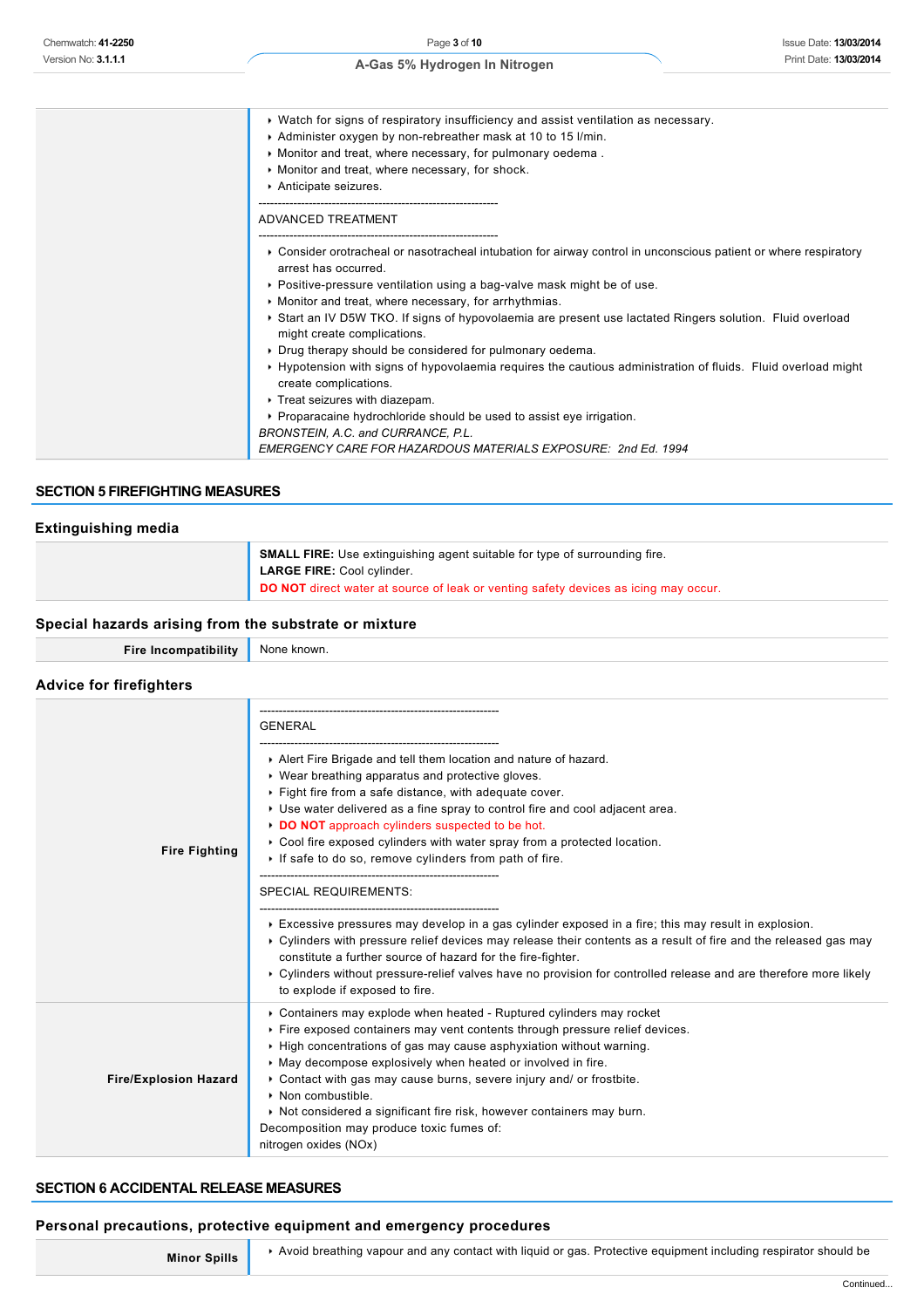|                                                                                                                                                                                                                                                                                                                                                                                                                                                                                                                        | ▶ used.<br>DO NOT enter confined spaces were gas may have accumulated.<br>Increase ventilation.<br>Clear area of personnel.<br>Stop leak only if safe to so do.<br>► Remove leaking cylinders to safe place. Release pressure under safe controlled conditions by opening valve.<br>▶ Do not exert excessive pressure on the valve; do not attempt to operate a damaged valve<br>▶ Orientate cylinder so that the leak is gas, not liquid, to minimise rate of leakage<br>► Keep area clear of personnel until gas has dispersed. |
|------------------------------------------------------------------------------------------------------------------------------------------------------------------------------------------------------------------------------------------------------------------------------------------------------------------------------------------------------------------------------------------------------------------------------------------------------------------------------------------------------------------------|-----------------------------------------------------------------------------------------------------------------------------------------------------------------------------------------------------------------------------------------------------------------------------------------------------------------------------------------------------------------------------------------------------------------------------------------------------------------------------------------------------------------------------------|
| Alert Emergency Authority and advise them of the location and nature of hazard.<br>▶ Wear breathing apparatus and protective gloves.<br>▶ Prevent by any means available, spillage from entering drains and water-courses.<br>$\triangleright$ Consider evacuation<br><b>Major Spills</b><br>Increase ventilation.<br>No smoking or naked lights within area.<br>Stop leak only if safe to so do.<br>• Water spray or fog may be used to disperse vapour.<br>DO NOT enter confined space where gas may have collected. | • Clear area of all unprotected personnel and move upwind.                                                                                                                                                                                                                                                                                                                                                                                                                                                                        |
| Personal Protective Equipment advice is contained in Section 8 of the MSDS.                                                                                                                                                                                                                                                                                                                                                                                                                                            |                                                                                                                                                                                                                                                                                                                                                                                                                                                                                                                                   |

# **SECTION 7 HANDLING AND STORAGE**

# **Precautions for safe handling**

| Version No: 3.1.1.1                                          | Print Date: 13/03/2014                                                                                           |  |
|--------------------------------------------------------------|------------------------------------------------------------------------------------------------------------------|--|
|                                                              | A-Gas 5% Hydrogen In Nitrogen                                                                                    |  |
|                                                              |                                                                                                                  |  |
|                                                              |                                                                                                                  |  |
|                                                              | ▶ used.                                                                                                          |  |
|                                                              |                                                                                                                  |  |
|                                                              | DO NOT enter confined spaces were gas may have accumulated.                                                      |  |
|                                                              | Increase ventilation.                                                                                            |  |
|                                                              | • Clear area of personnel.                                                                                       |  |
|                                                              | Stop leak only if safe to so do.                                                                                 |  |
|                                                              | ► Remove leaking cylinders to safe place. Release pressure under safe controlled conditions by opening valve.    |  |
|                                                              | ▶ Do not exert excessive pressure on the valve; do not attempt to operate a damaged valve                        |  |
|                                                              | ▶ Orientate cylinder so that the leak is gas, not liquid, to minimise rate of leakage                            |  |
|                                                              | ► Keep area clear of personnel until gas has dispersed.                                                          |  |
|                                                              | • Clear area of all unprotected personnel and move upwind.                                                       |  |
|                                                              | Alert Emergency Authority and advise them of the location and nature of hazard.                                  |  |
|                                                              | ▶ Wear breathing apparatus and protective gloves.                                                                |  |
|                                                              | ▶ Prevent by any means available, spillage from entering drains and water-courses.                               |  |
|                                                              | Consider evacuation.                                                                                             |  |
| <b>Major Spills</b>                                          | Increase ventilation.                                                                                            |  |
|                                                              | ▶ No smoking or naked lights within area.                                                                        |  |
|                                                              | Stop leak only if safe to so do.                                                                                 |  |
|                                                              | • Water spray or fog may be used to disperse vapour.                                                             |  |
|                                                              | DO NOT enter confined space where gas may have collected.                                                        |  |
|                                                              |                                                                                                                  |  |
|                                                              | Personal Protective Equipment advice is contained in Section 8 of the MSDS.                                      |  |
|                                                              |                                                                                                                  |  |
|                                                              |                                                                                                                  |  |
| <b>SECTION 7 HANDLING AND STORAGE</b>                        |                                                                                                                  |  |
|                                                              |                                                                                                                  |  |
| <b>Precautions for safe handling</b>                         |                                                                                                                  |  |
|                                                              |                                                                                                                  |  |
|                                                              | ► Consider use in closed pressurised systems, fitted with temperature, pressure and safety relief valves which   |  |
|                                                              | are vented for safe dispersal.                                                                                   |  |
|                                                              | ► The tubing network design connecting gas cylinders to the delivery system should include appropriate pressure  |  |
|                                                              | indicators and vacuum or suction lines.                                                                          |  |
|                                                              | ▶ Fully-welded types of pressure gauges, where the bourdon tube sensing element is welded to the gauge body,     |  |
|                                                              | are recommended.                                                                                                 |  |
|                                                              | ▶ Before connecting gas cylinders, ensure manifold is mechanically secure and does not containing another gas.   |  |
|                                                              | Before disconnecting gas cylinder, isolate supply line segment proximal to cylinder, remove trapped gas in       |  |
|                                                              |                                                                                                                  |  |
|                                                              | supply line with aid of vacuum pump                                                                              |  |
|                                                              | ▶ When connecting or replacing cylinders take care to avoid airborne particulates violently ejected when system  |  |
| Safe handling                                                | pressurises.                                                                                                     |  |
|                                                              | ▶ Consider the use of doubly-contained piping; diaphragm or bellows sealed, soft seat valves; backflow           |  |
|                                                              | prevention devices; flash arrestors; and flow monitoring or limiting devices. Gas cabinets, with appropriate     |  |
|                                                              | exhaust treatment, are recommended, as is automatic monitoring of the secondary enclosures and work areas        |  |
|                                                              | for release.                                                                                                     |  |
|                                                              | ► Use a pressure reducing regulator when connecting cylinder to lower pressure (<100 psig) piping or systems     |  |
|                                                              | ► Use a check valve or trap in the discharge line to prevent hazardous back-flow into the cylinder               |  |
|                                                              | ► Check regularly for spills or leaks. Keep valves tightly closed but do not apply extra leverage to hand wheels |  |
|                                                              | or cylinder keys.                                                                                                |  |
|                                                              | • Open valve slowly.                                                                                             |  |
|                                                              |                                                                                                                  |  |
|                                                              | ► Cylinders should be stored in a purpose-built compound with good ventilation, preferably in the open.          |  |
|                                                              | ► Such compounds should be sited and built in accordance with statutory requirements.                            |  |
|                                                              | ► The storage compound should be kept clear and access restricted to authorised personnel only.                  |  |
|                                                              | ► Cylinders stored in the open should be protected against rust and extremes of weather.                         |  |
| <b>Other information</b>                                     | ► Cylinders in storage should be properly secured to prevent toppling or rolling.                                |  |
|                                                              | ▶ Cylinder valves should be closed when not in use.                                                              |  |
|                                                              | ► Where cylinders are fitted with valve protection this should be in place and properly secured.                 |  |
|                                                              | ► Gas cylinders should be segregated according to the requirements of the Dangerous Goods Act.                   |  |
|                                                              | • Preferably store full and empty cylinders separately.                                                          |  |
|                                                              | $\triangleright$ Check storage areas for hazardous concentrations of gases prior to entry.                       |  |
| Conditions for safe storage, including any incompatibilities |                                                                                                                  |  |
|                                                              |                                                                                                                  |  |
|                                                              | Cylinder:                                                                                                        |  |
|                                                              | Ensure the use of equipment rated for cylinder pressure.                                                         |  |
|                                                              | Ensure the use of compatible materials of construction.                                                          |  |
|                                                              | ► Valve protection cap to be in place until cylinder is secured, connected.                                      |  |
| Suitable container                                           | • Cylinder must be properly secured either in use or in storage.                                                 |  |
|                                                              | • Cylinder valve must be closed when not in use or when empty.                                                   |  |
|                                                              | ▶ Segregate full from empty cylinders.                                                                           |  |

# **Conditions for safe storage, including any incompatibilities**

| Conditions for sale storage, including any incompatibilities |                                                                                                                                                                                                                                                                                                                                                                                                                                                                                                                              |
|--------------------------------------------------------------|------------------------------------------------------------------------------------------------------------------------------------------------------------------------------------------------------------------------------------------------------------------------------------------------------------------------------------------------------------------------------------------------------------------------------------------------------------------------------------------------------------------------------|
| Suitable container                                           | $\triangleright$ Cylinder:<br>Ensure the use of equipment rated for cylinder pressure.<br>Ensure the use of compatible materials of construction.<br>▶ Valve protection cap to be in place until cylinder is secured, connected.<br>• Cylinder must be properly secured either in use or in storage.<br>• Cylinder valve must be closed when not in use or when empty.<br>▶ Segregate full from empty cylinders.<br><b>WARNING:</b> Suckback into cylinder may result in rupture. Use back-flow preventive device in piping. |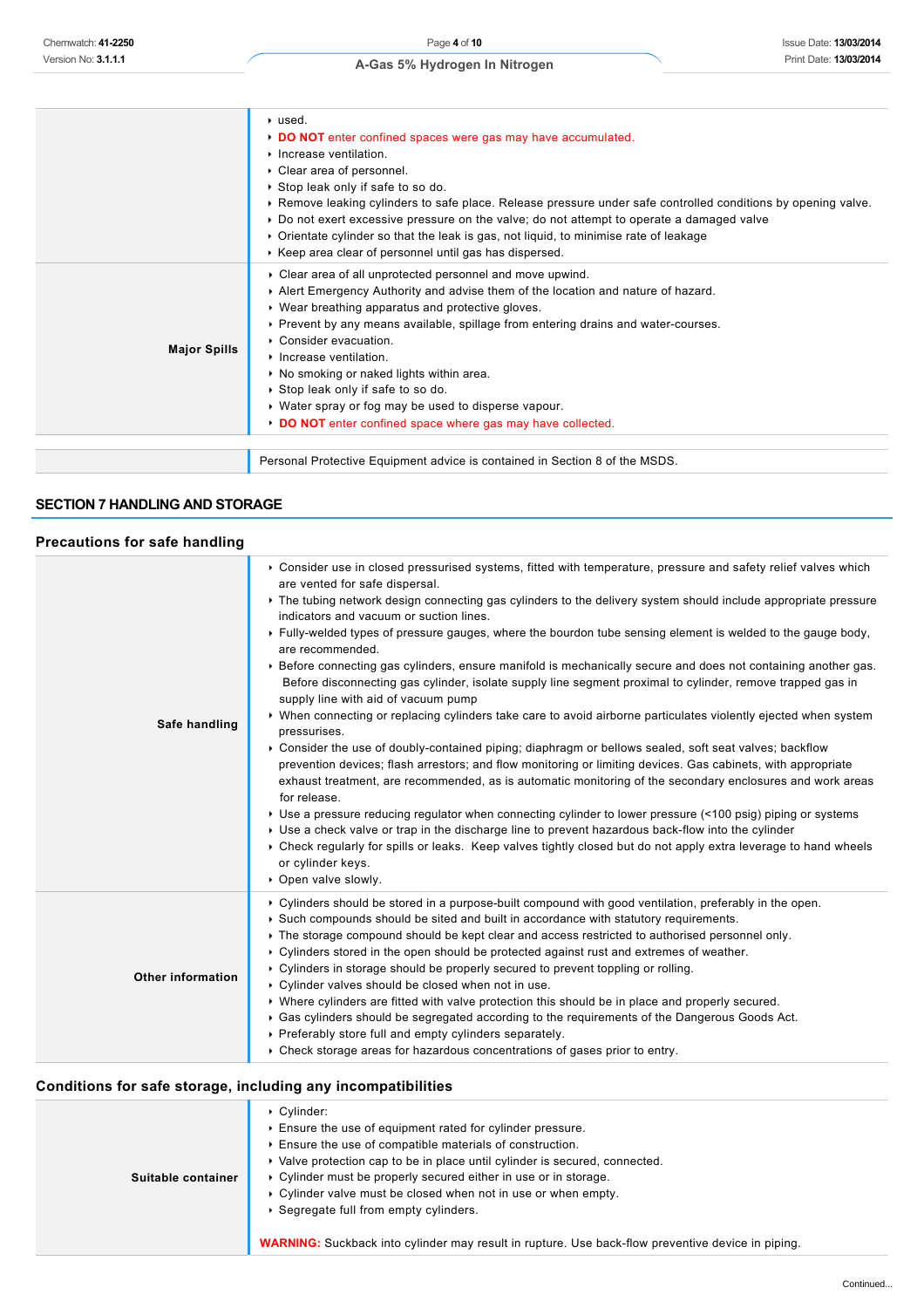| Storage incompatibility | For nitrogen:<br>Avoid reaction with alkalis, barium oxide, lithium, silicon, calcium, strontium, barium, ozone, titanium and<br>beryllium.<br>▶ Stable when temperature protected and kept isolated as a compressed gas in cylinders equipped with pressure<br>relief safety devices.<br>Forms cyanides when heated with carbon in the presence of alkalis or barium oxide. It can form nitrides with |
|-------------------------|--------------------------------------------------------------------------------------------------------------------------------------------------------------------------------------------------------------------------------------------------------------------------------------------------------------------------------------------------------------------------------------------------------|
|                         | lithium, silicon, calcium, strontium, and barium when at red heat.                                                                                                                                                                                                                                                                                                                                     |
|                         | May be oxidised explosively with ozone.                                                                                                                                                                                                                                                                                                                                                                |
|                         | At high temperatures nitrogen can combine with oxygen to form toxic oxides                                                                                                                                                                                                                                                                                                                             |

### **PACKAGE MATERIAL INCOMPATIBILITIES**

### **SECTION 8 EXPOSURE CONTROLS / PERSONAL PROTECTION**

# **Control parameters**

# **OCCUPATIONAL EXPOSURE LIMITS (OEL)**

### **INGREDIENT DATA**

| Source                       | naredient | <b>Material name</b> | <b>TWA</b>       | <b>CTF</b>    | Peak          | <b>Notes</b>                |
|------------------------------|-----------|----------------------|------------------|---------------|---------------|-----------------------------|
| Australia Exposure Standards | nitrogen  | Nitrogen             | Not<br>Available | Not Available | Not Available | Asphyxiant (see Chapter 10) |

#### **EMERGENCY LIMITS**

| Ingredient                    | TEEL-0               | TEEL-1     | TEEL-2              | TEEL-3      |
|-------------------------------|----------------------|------------|---------------------|-------------|
| nitrogen                      | 65000(ppm)           | 65000(ppm) | 230000(ppm)         | 400000(ppm) |
| hydrogen                      | 65000(ppm)           | 65000(ppm) | 230000(ppm)         | 400000(ppm) |
|                               |                      |            |                     |             |
| Ingredient                    | <b>Original IDLH</b> |            | <b>Revised IDLH</b> |             |
| A-Gas 5% Hydrogen In Nitrogen | Not Available        |            | Not Available       |             |

### **Exposure controls**

| Chemwatch: 41-2250                                       |                             |                                                                                             |  | Page 5 of 10                                                                                                                                               |             |               |                     | <b>Issue Date: 13/03/2014</b>                                                                                                                                                                                                                                                                                                                                                                                                                                                                                                                                                                                                                                                                                                                                                                                      |
|----------------------------------------------------------|-----------------------------|---------------------------------------------------------------------------------------------|--|------------------------------------------------------------------------------------------------------------------------------------------------------------|-------------|---------------|---------------------|--------------------------------------------------------------------------------------------------------------------------------------------------------------------------------------------------------------------------------------------------------------------------------------------------------------------------------------------------------------------------------------------------------------------------------------------------------------------------------------------------------------------------------------------------------------------------------------------------------------------------------------------------------------------------------------------------------------------------------------------------------------------------------------------------------------------|
| Version No: 3.1.1.1                                      |                             |                                                                                             |  | A-Gas 5% Hydrogen In Nitrogen                                                                                                                              |             |               |                     | Print Date: 13/03/2014                                                                                                                                                                                                                                                                                                                                                                                                                                                                                                                                                                                                                                                                                                                                                                                             |
| <b>Storage incompatibility</b>                           | For nitrogen:<br>beryllium. | relief safety devices.<br>• May be oxidised explosively with ozone.                         |  | lithium, silicon, calcium, strontium, and barium when at red heat.<br>At high temperatures nitrogen can combine with oxygen to form toxic oxides           |             |               |                     | Avoid reaction with alkalis, barium oxide, lithium, silicon, calcium, strontium, barium, ozone, titanium and<br>▶ Stable when temperature protected and kept isolated as a compressed gas in cylinders equipped with pressure<br>► Forms cyanides when heated with carbon in the presence of alkalis or barium oxide. It can form nitrides with                                                                                                                                                                                                                                                                                                                                                                                                                                                                    |
| PACKAGE MATERIAL INCOMPATIBILITIES                       |                             |                                                                                             |  |                                                                                                                                                            |             |               |                     |                                                                                                                                                                                                                                                                                                                                                                                                                                                                                                                                                                                                                                                                                                                                                                                                                    |
| <b>SECTION 8 EXPOSURE CONTROLS / PERSONAL PROTECTION</b> |                             |                                                                                             |  |                                                                                                                                                            |             |               |                     |                                                                                                                                                                                                                                                                                                                                                                                                                                                                                                                                                                                                                                                                                                                                                                                                                    |
| <b>Control parameters</b>                                |                             |                                                                                             |  |                                                                                                                                                            |             |               |                     |                                                                                                                                                                                                                                                                                                                                                                                                                                                                                                                                                                                                                                                                                                                                                                                                                    |
| <b>OCCUPATIONAL EXPOSURE LIMITS (OEL)</b>                |                             |                                                                                             |  |                                                                                                                                                            |             |               |                     |                                                                                                                                                                                                                                                                                                                                                                                                                                                                                                                                                                                                                                                                                                                                                                                                                    |
| <b>INGREDIENT DATA</b>                                   |                             |                                                                                             |  |                                                                                                                                                            |             |               |                     |                                                                                                                                                                                                                                                                                                                                                                                                                                                                                                                                                                                                                                                                                                                                                                                                                    |
| <b>Source</b>                                            | Ingredient                  | <b>Material name</b>                                                                        |  | <b>TWA</b>                                                                                                                                                 | <b>STEL</b> |               | Peak                | <b>Notes</b>                                                                                                                                                                                                                                                                                                                                                                                                                                                                                                                                                                                                                                                                                                                                                                                                       |
| Australia Exposure Standards                             | nitrogen                    | Nitrogen                                                                                    |  | Not Available                                                                                                                                              |             | Not Available | Not Available       | Asphyxiant (see Chapter 10)                                                                                                                                                                                                                                                                                                                                                                                                                                                                                                                                                                                                                                                                                                                                                                                        |
| <b>EMERGENCY LIMITS</b>                                  |                             |                                                                                             |  |                                                                                                                                                            |             |               |                     |                                                                                                                                                                                                                                                                                                                                                                                                                                                                                                                                                                                                                                                                                                                                                                                                                    |
| Ingredient                                               | TEEL-0                      |                                                                                             |  | TEEL-1                                                                                                                                                     |             | TEEL-2        |                     | TEEL-3                                                                                                                                                                                                                                                                                                                                                                                                                                                                                                                                                                                                                                                                                                                                                                                                             |
| nitrogen                                                 | 65000(ppm)                  |                                                                                             |  | 65000(ppm)                                                                                                                                                 |             | 230000(ppm)   |                     | 400000(ppm)                                                                                                                                                                                                                                                                                                                                                                                                                                                                                                                                                                                                                                                                                                                                                                                                        |
| hydrogen                                                 | 65000(ppm)                  |                                                                                             |  | 65000(ppm)                                                                                                                                                 |             | 230000(ppm)   |                     | 400000(ppm)                                                                                                                                                                                                                                                                                                                                                                                                                                                                                                                                                                                                                                                                                                                                                                                                        |
| Ingredient                                               | <b>Original IDLH</b>        |                                                                                             |  |                                                                                                                                                            |             |               | <b>Revised IDLH</b> |                                                                                                                                                                                                                                                                                                                                                                                                                                                                                                                                                                                                                                                                                                                                                                                                                    |
| A-Gas 5% Hydrogen In Nitrogen                            | Not Available               |                                                                                             |  |                                                                                                                                                            |             | Not Available |                     |                                                                                                                                                                                                                                                                                                                                                                                                                                                                                                                                                                                                                                                                                                                                                                                                                    |
|                                                          |                             |                                                                                             |  |                                                                                                                                                            |             |               |                     |                                                                                                                                                                                                                                                                                                                                                                                                                                                                                                                                                                                                                                                                                                                                                                                                                    |
| <b>Exposure controls</b>                                 |                             |                                                                                             |  |                                                                                                                                                            |             |               |                     |                                                                                                                                                                                                                                                                                                                                                                                                                                                                                                                                                                                                                                                                                                                                                                                                                    |
| Appropriate engineering<br>controls                      |                             | The basic types of engineering controls are:<br>process and chemical or contaminant in use. |  | of worker interactions to provide this high level of protection.<br>Employers may need to use multiple types of controls to prevent employee overexposure. |             |               |                     | Engineering controls are used to remove a hazard or place a barrier between the worker and the hazard.<br>Well-designed engineering controls can be highly effective in protecting workers and will typically be independent<br>Process controls which involve changing the way a job activity or process is done to reduce the risk.<br>Enclosure and/or isolation of emission source which keeps a selected hazard "physically" away from the worker<br>and ventilation that strategically "adds" and "removes" air in the work environment. Ventilation can remove or<br>dilute an air contaminant if designed properly. The design of a ventilation system must match the particular                                                                                                                           |
|                                                          | ventilation.                |                                                                                             |  | ▶ Secondary containment and exhaust gas treatment may be required by certain jurisdictions.<br>Local exhaust ventilation may be required in work areas.    |             |               |                     | Areas where cylinders are stored require good ventilation and, if enclosed, need discrete/controlled exhaust                                                                                                                                                                                                                                                                                                                                                                                                                                                                                                                                                                                                                                                                                                       |
| <b>Personal protection</b>                               |                             |                                                                                             |  |                                                                                                                                                            |             |               |                     |                                                                                                                                                                                                                                                                                                                                                                                                                                                                                                                                                                                                                                                                                                                                                                                                                    |
| Eye and face protection                                  | ▶ Chemical goggles.         | ▶ Safety glasses with side shields                                                          |  | [CDC NIOSH Current Intelligence Bulletin 59], [AS/NZS 1336 or national equivalent]                                                                         |             |               |                     | ► Contact lenses may pose a special hazard; soft contact lenses may absorb and concentrate irritants. A written<br>policy document, describing the wearing of lenses or restrictions on use, should be created for each workplace<br>or task. This should include a review of lens absorption and adsorption for the class of chemicals in use and<br>an account of injury experience. Medical and first-aid personnel should be trained in their removal and suitable<br>equipment should be readily available. In the event of chemical exposure, begin eye irrigation immediately and<br>remove contact lens as soon as practicable. Lens should be removed at the first signs of eye redness or<br>irritation - lens should be removed in a clean environment only after workers have washed hands thoroughly. |
| <b>Skin protection</b>                                   |                             | See Hand protection below                                                                   |  |                                                                                                                                                            |             |               |                     |                                                                                                                                                                                                                                                                                                                                                                                                                                                                                                                                                                                                                                                                                                                                                                                                                    |
| <b>Hand protection</b>                                   |                             |                                                                                             |  | ► When handling sealed and suitably insulated cylinders wear cloth or leather gloves.                                                                      |             |               |                     |                                                                                                                                                                                                                                                                                                                                                                                                                                                                                                                                                                                                                                                                                                                                                                                                                    |
| <b>Body protection</b>                                   |                             | See Other protection below                                                                  |  |                                                                                                                                                            |             |               |                     |                                                                                                                                                                                                                                                                                                                                                                                                                                                                                                                                                                                                                                                                                                                                                                                                                    |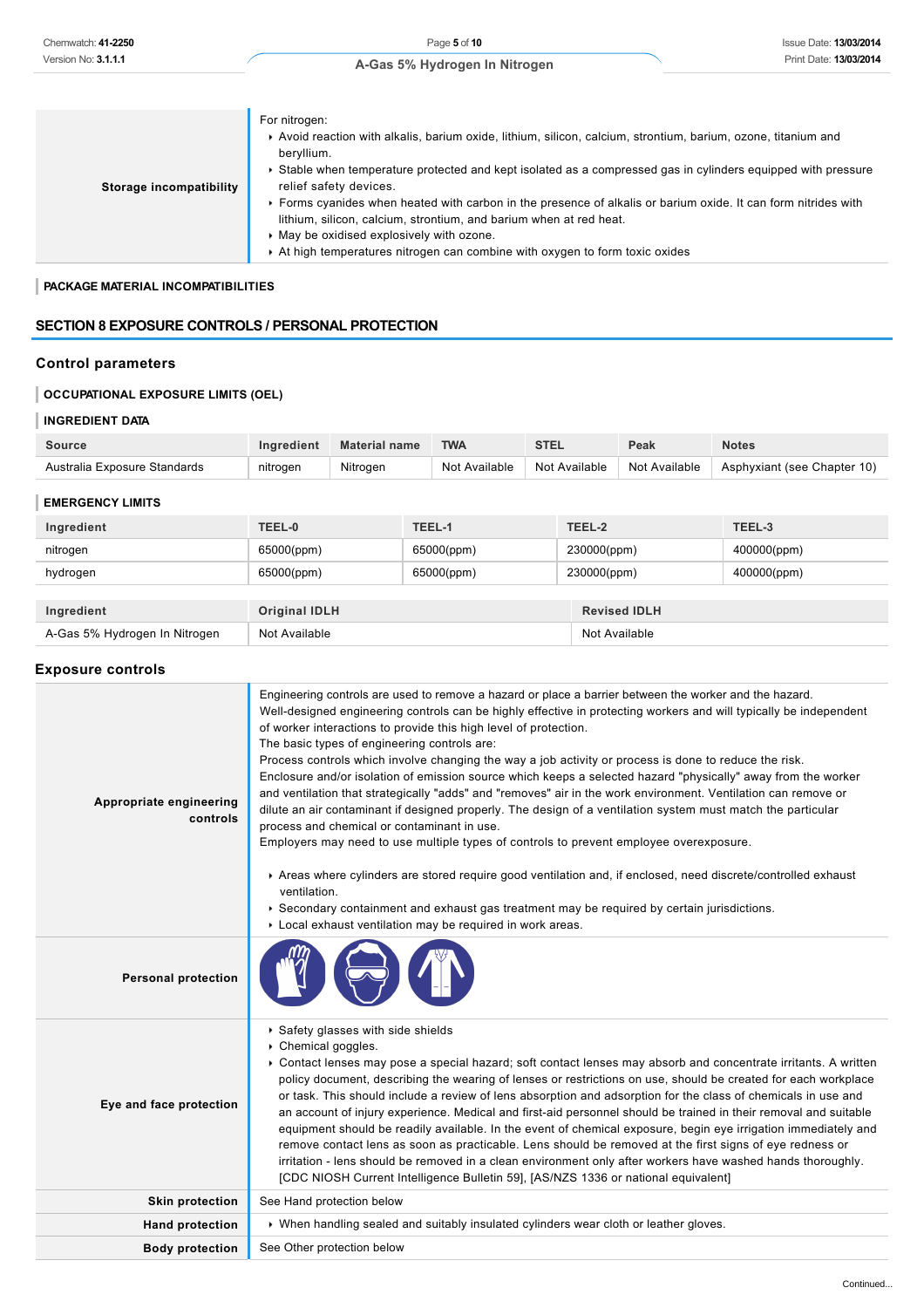| Other protection       | • Protective overalls, closely fitted at neck and wrist.<br>▶ Eye-wash unit.<br>Ensure availability of lifeline in confined spaces.<br>Staff should be trained in all aspects of rescue work.<br>► Rescue gear: Two sets of SCUBA breathing apparatus Rescue Harness, lines etc. |
|------------------------|----------------------------------------------------------------------------------------------------------------------------------------------------------------------------------------------------------------------------------------------------------------------------------|
| <b>Thermal hazards</b> |                                                                                                                                                                                                                                                                                  |

### **Recommended material(s)**

#### **GLOVE SELECTION INDEX**

Glove selection is based on a modified presentation of the:  *"***Forsberg Clothing Performance Index".** The effect(s) of the following substance(s) are taken into account in the

*computer-generated* selection:

A-Gas 5% Hydrogen In Nitrogen Not Available

| .  |  |
|----|--|
| __ |  |

\* CPI - Chemwatch Performance Index

A: Best Selection

B: Satisfactory; may degrade after 4 hours continuous immersion C: Poor to Dangerous Choice for other than short term immersion **NOTE**: As a series of factors will influence the actual performance of the glove, a final selection must be based on detailed observation. - \* Where the glove is to be used on a short term, casual or infrequent basis, factors such as "feel" or convenience (e.g. disposability), may dictate a choice of gloves which might otherwise be unsuitable following long-term or frequent use. A qualified practitioner should be consulted.

# **SECTION 9 PHYSICAL AND CHEMICAL PROPERTIES**

### **Information on basic physical and chemical properties**

| Appearance                                               | Colourless odourless gas.  |                                            |                |
|----------------------------------------------------------|----------------------------|--------------------------------------------|----------------|
|                                                          |                            |                                            |                |
| <b>Physical state</b>                                    | <b>Compressed Gas</b>      | Relative density (Water = 1)               | Not Available  |
| Odour                                                    | Not Available              | Partition coefficient n-octanol /<br>water | Not Available  |
| <b>Odour threshold</b>                                   | Not Available              | Auto-ignition temperature (°C)             | Not Available  |
| pH (as supplied)                                         | Not Available              | <b>Decomposition temperature</b>           | Not Available  |
| Melting point / freezing point<br>$(^{\circ}C)$          | Not Available              | Viscosity (cSt)                            | Not Available  |
| Initial boiling point and boiling<br>range $(^{\circ}C)$ | Not Available              | Molecular weight (g/mol)                   | Not Applicable |
| Flash point $(^{\circ}C)$                                | Not Applicable             | <b>Taste</b>                               | Not Available  |
| <b>Evaporation rate</b>                                  | Not Available              | <b>Explosive properties</b>                | Not Available  |
| Flammability                                             | Not Available              | <b>Oxidising properties</b>                | Not Available  |
| Upper Explosive Limit (%)                                | Not Available              | Surface Tension (dyn/cm or<br>mN/m         | Not Available  |
| Lower Explosive Limit (%)                                | 5.7 (hydrogen in nitrogen) | <b>Volatile Component (%vol)</b>           | Not Available  |
| Vapour pressure (kPa)                                    | Not Available              | Gas group                                  | Not Available  |
| Solubility in water (g/L)                                | Not Available              | pH as a solution(1%)                       | Not Available  |
| Vapour density (Air = 1)                                 | $<$ 1                      | VOC g/L                                    |                |

# **SECTION 10 STABILITY AND REACTIVITY**

| Reactivity                | See section 7                                                                                                        |
|---------------------------|----------------------------------------------------------------------------------------------------------------------|
| <b>Chemical stability</b> | ▶ Presence of incompatible materials.<br>▶ Product is considered stable.<br>Hazardous polymerisation will not occur. |

# **Respiratory protection**

Not Applicable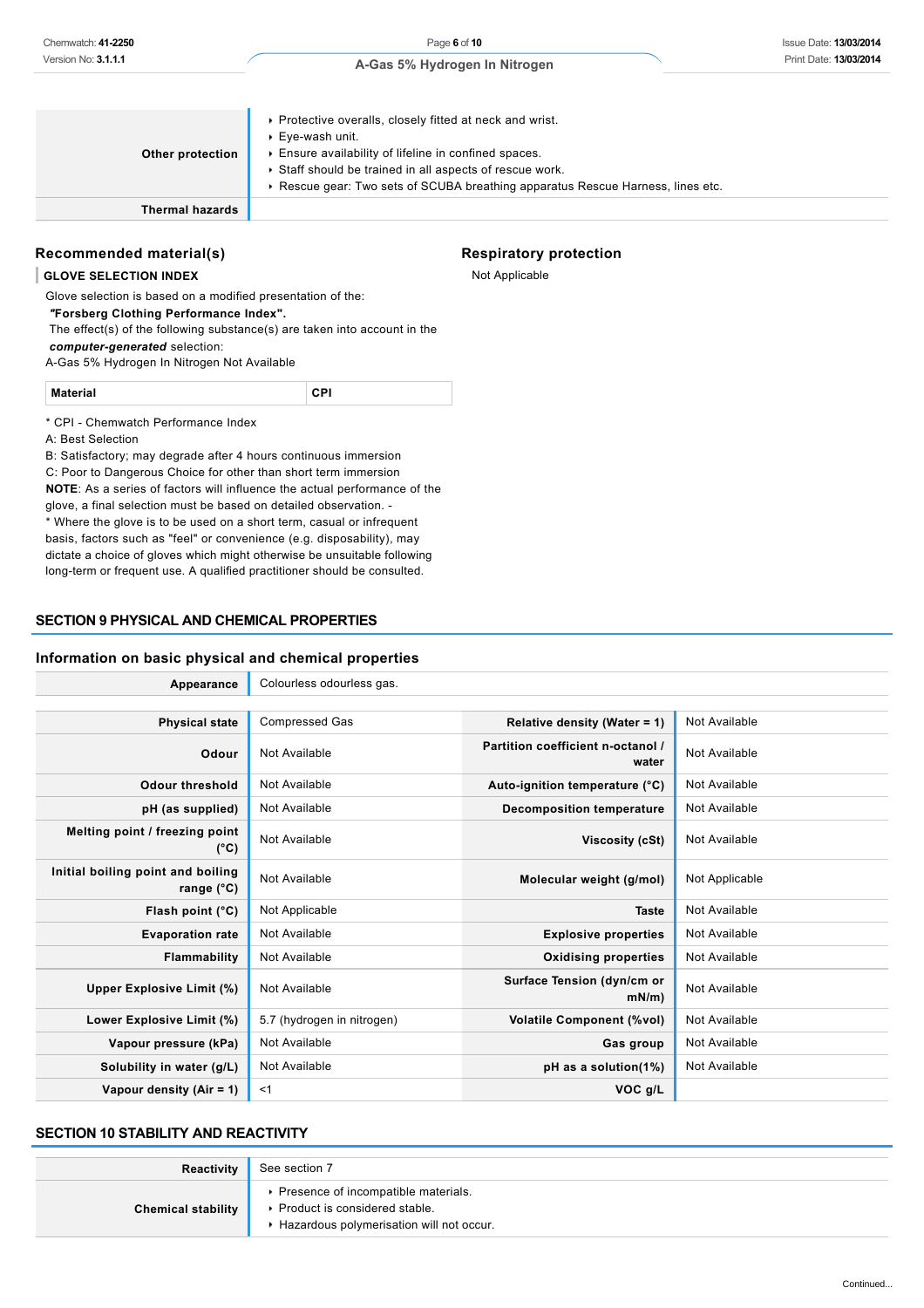| Possibility of hazardous<br>reactions      | See section 7 |
|--------------------------------------------|---------------|
| <b>Conditions to avoid</b>                 | See section 7 |
| Incompatible materials                     | See section 7 |
| <b>Hazardous decomposition</b><br>products | See section 5 |

# **SECTION 11 TOXICOLOGICAL INFORMATION**

# **Information on toxicological effects**

| Version No: 3.1.1.1                         | A-Gas 5% Hydrogen In Nitrogen                          | Print Date: 13/03/2014                                                                                                                                                                                                       |  |
|---------------------------------------------|--------------------------------------------------------|------------------------------------------------------------------------------------------------------------------------------------------------------------------------------------------------------------------------------|--|
|                                             |                                                        |                                                                                                                                                                                                                              |  |
| Possibility of hazardous                    |                                                        |                                                                                                                                                                                                                              |  |
| reactions                                   | See section 7                                          |                                                                                                                                                                                                                              |  |
| <b>Conditions to avoid</b>                  | See section 7                                          |                                                                                                                                                                                                                              |  |
| Incompatible materials                      | See section 7                                          |                                                                                                                                                                                                                              |  |
| <b>Hazardous decomposition</b><br>products  | See section 5                                          |                                                                                                                                                                                                                              |  |
| <b>SECTION 11 TOXICOLOGICAL INFORMATION</b> |                                                        |                                                                                                                                                                                                                              |  |
| Information on toxicological effects        |                                                        |                                                                                                                                                                                                                              |  |
|                                             |                                                        | The material is not thought to produce respiratory irritation (as classified by EC Directives using animal models).                                                                                                          |  |
|                                             | occasionally, distress.                                | Nevertheless inhalation, of the material, especially for prolonged periods, may produce respiratory discomfort and                                                                                                           |  |
|                                             |                                                        | Inhalation of vapours may cause drowsiness and dizziness. This may be accompanied by narcosis, reduced                                                                                                                       |  |
|                                             |                                                        | alertness, loss of reflexes, lack of coordination and vertigo.                                                                                                                                                               |  |
|                                             | may be damaging to the health of the individual.       | Inhalation of vapours or aerosols (mists, fumes), generated by the material during the course of normal handling,                                                                                                            |  |
|                                             |                                                        | Common, generalised symptoms associated with non-toxic gas inhalation include :                                                                                                                                              |  |
|                                             |                                                        | ▶ central nervous system effects such as headache, confusion, dizziness, progressive stupor, coma and                                                                                                                        |  |
|                                             | seizures;                                              |                                                                                                                                                                                                                              |  |
| Inhaled                                     |                                                        | ► respiratory system complications may include tachypnoea and dyspnoea;                                                                                                                                                      |  |
|                                             |                                                        | cardiovascular effects may include circulatory collapse and arrhythmias;                                                                                                                                                     |  |
|                                             |                                                        | gastrointestinal effects may also be present and may include mucous membrane irritation and nausea and                                                                                                                       |  |
|                                             | vomiting.                                              |                                                                                                                                                                                                                              |  |
|                                             |                                                        | Nitrogen is non-toxic but may replace oxygen in the inhaled air producing asphyxiation.                                                                                                                                      |  |
|                                             |                                                        | As the amount of inhaled oxygen is reduced from 21% to 14% (by volume), pulse rate and volume of breathing,                                                                                                                  |  |
|                                             | increase.                                              |                                                                                                                                                                                                                              |  |
|                                             |                                                        | Nitrogen inhaled under increased atmospheric pressure (>1.5 atmospheres), may dissolve in fat-containing<br>brain-cells producing anaesthesia and causing narcosis. Individuals exposed to increased pressures for some time |  |
|                                             |                                                        | and who are suddenly released from the pressure may develop decompression sickness.                                                                                                                                          |  |
|                                             | Overexposure is unlikely in this form.                 |                                                                                                                                                                                                                              |  |
| Ingestion                                   | Not normally a hazard due to physical form of product. |                                                                                                                                                                                                                              |  |
|                                             |                                                        | Considered an unlikely route of entry in commercial/industrial environments                                                                                                                                                  |  |
|                                             |                                                        | The material is not thought to produce adverse health effects or skin irritation following contact (as classified by                                                                                                         |  |
|                                             |                                                        | EC Directives using animal models). Nevertheless, good hygiene practice requires that exposure be kept to a                                                                                                                  |  |
|                                             |                                                        | minimum and that suitable gloves be used in an occupational setting.                                                                                                                                                         |  |
| <b>Skin Contact</b>                         |                                                        | Open cuts, abraded or irritated skin should not be exposed to this material                                                                                                                                                  |  |
|                                             |                                                        | Entry into the blood-stream through, for example, cuts, abrasions, puncture wounds or lesions, may produce                                                                                                                   |  |
|                                             | external damage is suitably protected.                 | systemic injury with harmful effects. Examine the skin prior to the use of the material and ensure that any                                                                                                                  |  |
|                                             |                                                        |                                                                                                                                                                                                                              |  |
|                                             |                                                        | Although the material is not thought to be an irritant (as classified by EC Directives), direct contact with the eye                                                                                                         |  |
| Eye                                         |                                                        | may produce transient discomfort characterised by tearing or conjunctival redness (as with windburn).<br>Direct contact with the eye may not cause irritation because of the extreme volatility of the gas; however          |  |
|                                             |                                                        | concentrated atmospheres may produce irritation after brief exposures                                                                                                                                                        |  |
|                                             |                                                        | Long-term exposure to the product is not thought to produce chronic effects adverse to health (as classified by                                                                                                              |  |
|                                             |                                                        | EC Directives using animal models); nevertheless exposure by all routes should be minimised as a matter of                                                                                                                   |  |
| Chronic                                     | course.                                                |                                                                                                                                                                                                                              |  |
|                                             |                                                        | Principal route of occupational exposure to the gas is by inhalation.                                                                                                                                                        |  |
|                                             |                                                        |                                                                                                                                                                                                                              |  |
|                                             | <b>TOXICITY</b>                                        | <b>IRRITATION</b>                                                                                                                                                                                                            |  |
| A-Gas 5% Hydrogen In Nitrogen               | Not Available                                          | Not Available                                                                                                                                                                                                                |  |
|                                             |                                                        |                                                                                                                                                                                                                              |  |
| nitrogen                                    | <b>TOXICITY</b>                                        | <b>IRRITATION</b>                                                                                                                                                                                                            |  |
|                                             | Not Available                                          | Not Available                                                                                                                                                                                                                |  |
|                                             | <b>TOXICITY</b>                                        | <b>IRRITATION</b>                                                                                                                                                                                                            |  |
| hydrogen                                    |                                                        |                                                                                                                                                                                                                              |  |

|          | <b>IVOL AVAIIQUIC</b>            | <b>IVOL AVAIIQUIC</b>              |
|----------|----------------------------------|------------------------------------|
| nitrogen | <b>TOXICITY</b><br>Not Available | <b>IRRITATION</b><br>Not Available |
|          | <b>TOXICITY</b>                  | <b>IRRITATION</b>                  |
| hydrogen | Not Available                    | Not Available                      |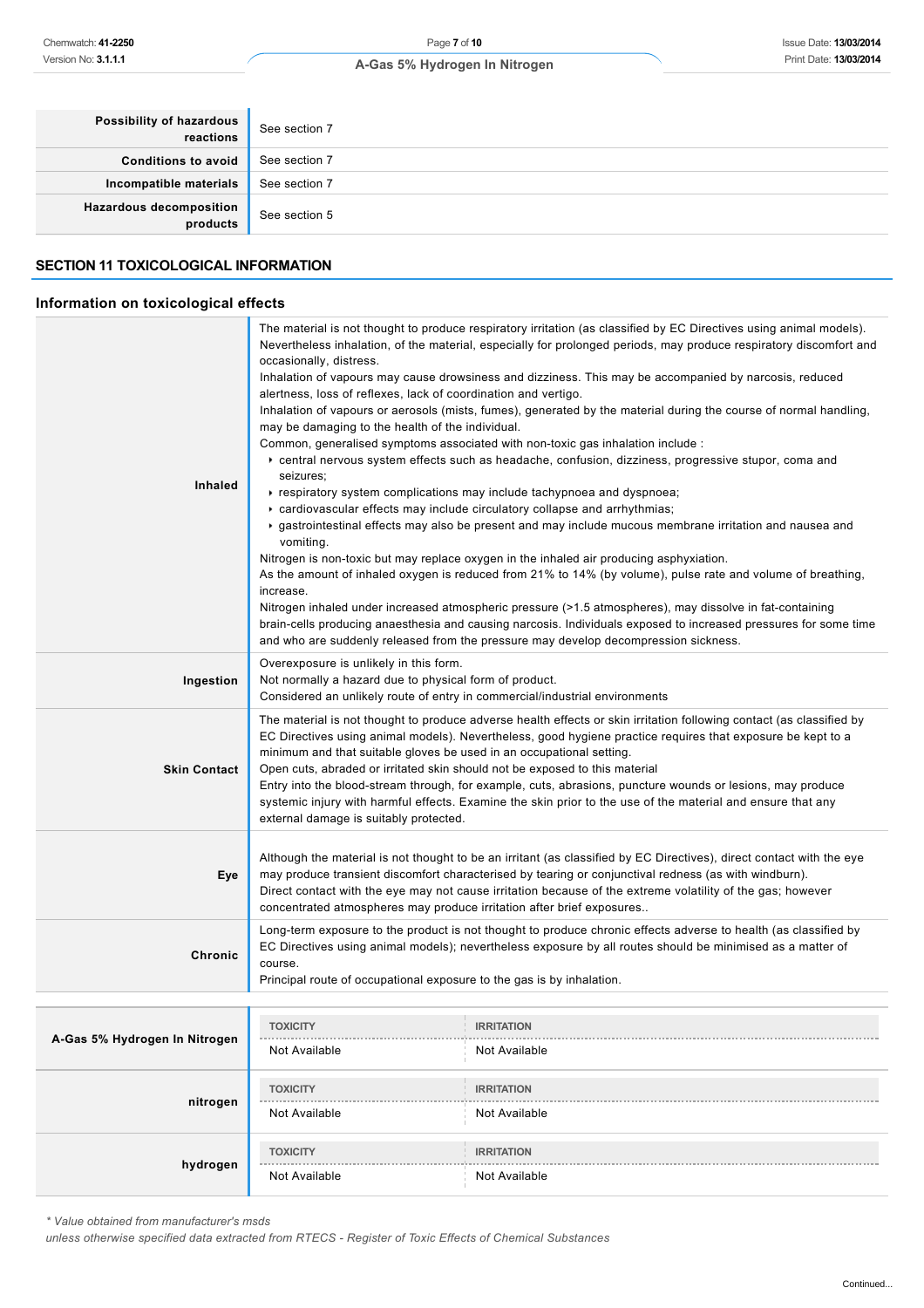| A-Gas 5% Hydrogen In Nitrogen,<br>NITROGEN, HYDROGEN | No significant acute toxicological data identified in literature search. |         |  |
|------------------------------------------------------|--------------------------------------------------------------------------|---------|--|
|                                                      |                                                                          |         |  |
| <b>Acute Toxicity</b>                                | O<br>Carcinogenicity                                                     | Q       |  |
| <b>Skin Irritation/Corrosion</b>                     | Ø<br>Reproductivity                                                      | Q       |  |
| <b>Serious Eye Damage/Irritation</b>                 | Ø<br><b>STOT - Single Exposure</b>                                       | Q       |  |
| <b>Respiratory or Skin</b><br>sensitisation          | $\circ$<br><b>STOT - Repeated Exposure</b>                               | $\circ$ |  |
| <b>Mutagenicity</b>                                  | Ø<br><b>Aspiration Hazard</b>                                            | O       |  |

# **CMR STATUS**

### **SECTION 12 ECOLOGICAL INFORMATION**

# **Toxicity**

### **DO NOT** discharge into sewer or waterways.

# **Persistence and degradability**

| Ingredient                                      | Persistence: Water/Soil | Persistence: Air |  |  |  |
|-------------------------------------------------|-------------------------|------------------|--|--|--|
| Not Available<br>Not Available<br>Not Available |                         |                  |  |  |  |
| <b>Riogecumulative notential</b>                |                         |                  |  |  |  |

| <b>DIVALUMINIQUITY PULCITUAL</b> |                        |  |
|----------------------------------|------------------------|--|
| Ingredient                       | <b>Bioaccumulation</b> |  |
| Not Available                    | Not Available          |  |
|                                  |                        |  |

### **Mobility in soil**

| Ingredient    | Mobility      |
|---------------|---------------|
| Not Available | Not Available |

#### **SECTION 13 DISPOSAL CONSIDERATIONS**

### **Waste treatment methods**

| Product / Packaging disposal | Evaporate residue at an approved site.<br>Return empty containers to supplier. If containers are marked non-returnable establish means of disposal with<br>manufacturer prior to purchase.<br>Ensure damaged or non-returnable cylinders are gas-free before disposal. |
|------------------------------|------------------------------------------------------------------------------------------------------------------------------------------------------------------------------------------------------------------------------------------------------------------------|
|------------------------------|------------------------------------------------------------------------------------------------------------------------------------------------------------------------------------------------------------------------------------------------------------------------|

# **SECTION 14 TRANSPORT INFORMATION**

### **Labels Required**

| Marine Pollutant NO |  |
|---------------------|--|
| HAZCHEM 2TE         |  |

# **Land transport (ADG)**

| UN number                   | 1956                                       |
|-----------------------------|--------------------------------------------|
| Packing group               | Not Available                              |
| UN proper shipping name     | COMPRESSED GAS, N.O.S. (contains nitrogen) |
| <b>Environmental hazard</b> | No relevant data                           |
| Transport hazard class(es)  | Class<br>2.2<br>Subrisk                    |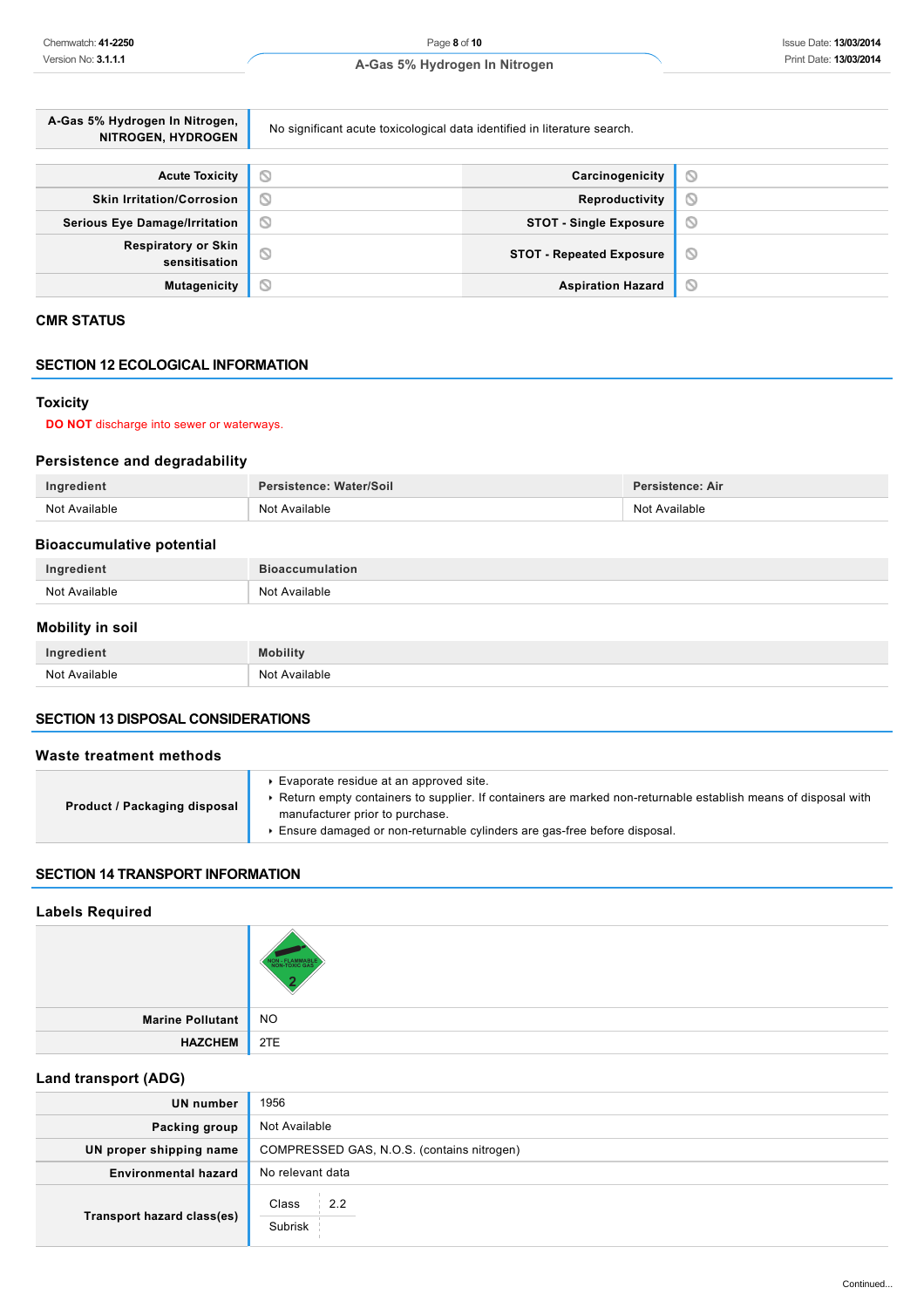| Special precautions for user | Special provisions   274 292 |              |
|------------------------------|------------------------------|--------------|
|                              | limited quantity             | $\pm$ 120 ml |

# **Air transport (ICAO-IATA / DGR)**

ń

| UN number                    | 1956                                                                                                                                                                                                                                                                                |           |                                                         |  |  |
|------------------------------|-------------------------------------------------------------------------------------------------------------------------------------------------------------------------------------------------------------------------------------------------------------------------------------|-----------|---------------------------------------------------------|--|--|
| Packing group                | Not Available                                                                                                                                                                                                                                                                       |           |                                                         |  |  |
| UN proper shipping name      | Compressed gas, n.o.s. * (contains nitrogen)                                                                                                                                                                                                                                        |           |                                                         |  |  |
| <b>Environmental hazard</b>  | No relevant data                                                                                                                                                                                                                                                                    |           |                                                         |  |  |
| Transport hazard class(es)   | <b>ICAO/IATA Class</b><br>ICAO / IATA Subrisk<br><b>ERG Code</b>                                                                                                                                                                                                                    | 2.2<br>2L |                                                         |  |  |
| Special precautions for user | Special provisions<br>Cargo Only Packing Instructions<br>Cargo Only Maximum Qty / Pack<br>Passenger and Cargo Packing Instructions<br>Passenger and Cargo Maximum Qty / Pack<br>Passenger and Cargo Limited Quantity Packing Instructions<br>Passenger and Cargo Maximum Qty / Pack |           | 200<br>150 kg<br>200<br>75 kg<br>Forbidden<br>Forbidden |  |  |

# **Sea transport (IMDG-Code / GGVSee)**

| <b>UN number</b>             | 1956                                                                                               |
|------------------------------|----------------------------------------------------------------------------------------------------|
| Packing group                | Not Available                                                                                      |
| UN proper shipping name      | COMPRESSED GAS, N.O.S. (contains nitrogen)                                                         |
| <b>Environmental hazard</b>  | No relevant data                                                                                   |
| Transport hazard class(es)   | <b>IMDG Class</b><br>2.2<br><b>IMDG Subrisk</b>                                                    |
| Special precautions for user | <b>EMS Number</b><br>$F-C.S-V$<br>Special provisions<br>274<br><b>Limited Quantities</b><br>120 ml |

### **SECTION 15 REGULATORY INFORMATION**

# **Safety, health and environmental regulations / legislation specific for the substance or mixture**

| nitrogen(7727-37-9.) is found on<br>the following regulatory lists | "OECD List of High Production Volume (HPV) Chemicals","International Numbering System for Food<br>Additives","Sigma-AldrichTransport Information","FisherTransport Information","CODEX General Standard for Food<br>Additives (GSFA) - Additives Permitted for Use in Food in General, Unless Otherwise Specified, in Accordance<br>with GMP","UNECE - Kiev Protocol on Pollutant Release and Transfer Registers - Annex II","Australia Inventory of<br>Chemical Substances (AICS)","Australia Exposure Standards","International Maritime Dangerous Goods<br>Requirements (IMDG Code)","International Air Transport Association (IATA) Dangerous Goods<br>Regulations", "International Maritime Dangerous Goods Requirements (IMDG Code) - Substance Index", "Australia<br>Dangerous Goods Code (ADG Code) - Dangerous Goods List", "Belgium Federal Public Service Mobility and<br>Transport, Regulations concerning the International Carriage of Dangerous Goods by Rail - Table A: Dangerous<br>Goods List - RID 2013 (Dutch)","Australia Dangerous Goods Code (ADG Code) - Packing Instruction -<br>Compressed Gases","Australia Dangerous Goods Code (ADG Code) - List of Emergency Action Codes" |
|--------------------------------------------------------------------|----------------------------------------------------------------------------------------------------------------------------------------------------------------------------------------------------------------------------------------------------------------------------------------------------------------------------------------------------------------------------------------------------------------------------------------------------------------------------------------------------------------------------------------------------------------------------------------------------------------------------------------------------------------------------------------------------------------------------------------------------------------------------------------------------------------------------------------------------------------------------------------------------------------------------------------------------------------------------------------------------------------------------------------------------------------------------------------------------------------------------------------------------------------------------------------------------------|
| hydrogen(1333-74-0) is found on<br>the following regulatory lists  | "Australia - Queensland Work Health and Safety Regulation - Hazardous chemicals at major hazard facilities (and<br>their threshold quantity)","Australia - Victoria Drugs, Poisons and Controlled Substances (Precursor Chemicals)<br>Regs 2007 - Schedule 1 - Precursor Chemicals and Quantities", "Australia Hazardous Substances Information<br>System - Consolidated Lists","OECD List of High Production Volume (HPV) Chemicals","International Council of<br>Chemical Associations (ICCA) - High Production Volume List","International Numbering System for Food<br>Additives","Sigma-AldrichTransport Information","FisherTransport Information","Australia - Tasmania - Work Health<br>and Safety Regulations 2012 - Hazardous Chemicals at Major Hazard Facilities (and their Threshold Quantity) -<br>Table 15.1","Australia Work Health and Safety Regulations 2011 - Hazardous chemicals at major hazard facilities<br>and their threshold quantity","Australia Inventory of Chemical Substances (AICS)","International Air Transport                                                                                                                                                       |